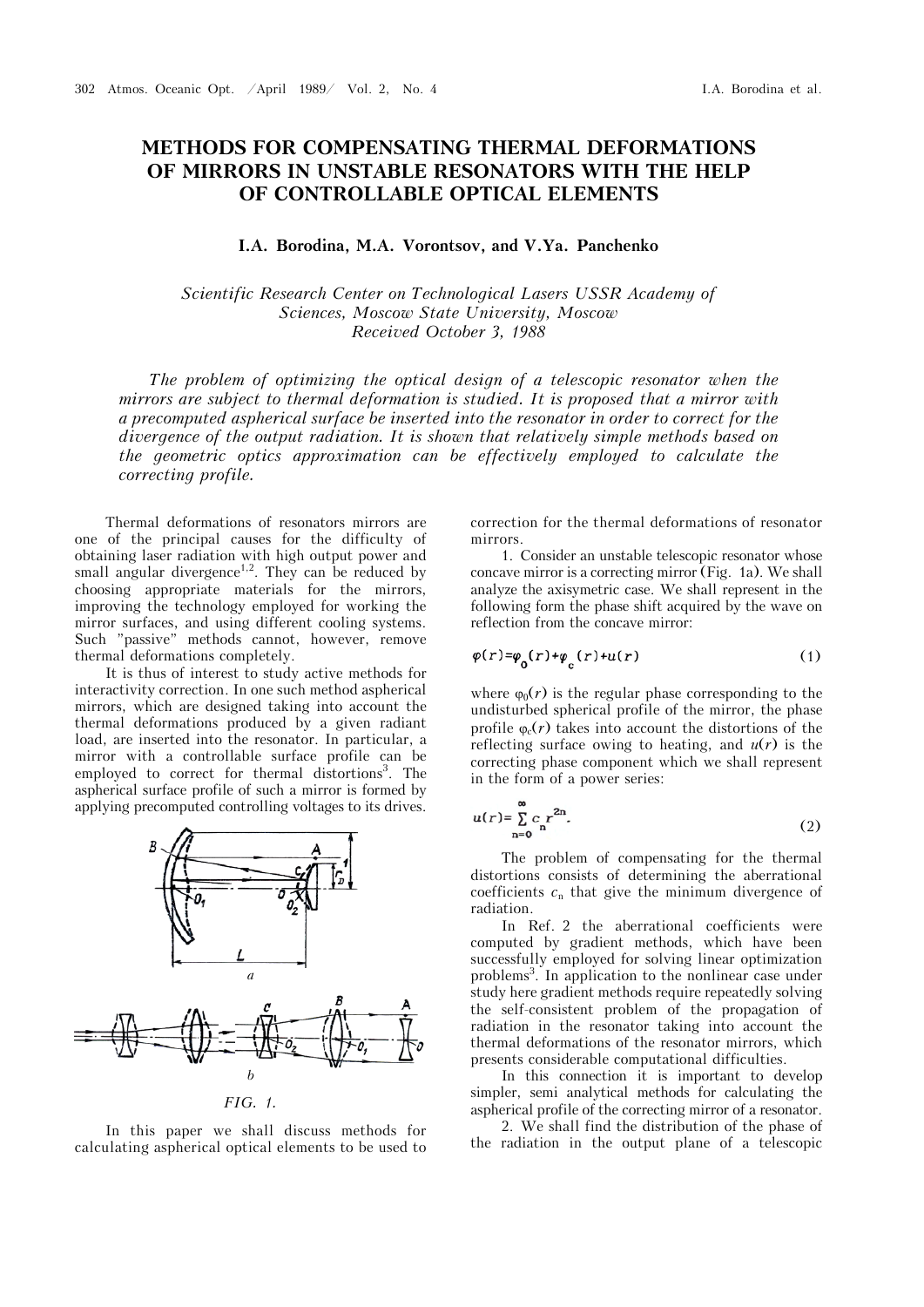resonator (Fig. 1a) which has a magnification *M* and whose mirrors are deformed owing to heating. For this we shall employ the well-known approach of Ref. 1, based on the geometric-optics approximation. The main assumption is as follows. The ray paths in a resonator with deformed mirrors is identical to that in an ideal resonator. Distortions of the mirror surfaces merely change the optical path length of the corresponding rays (this is true for small deformations).

Because of the presence of thermal deformations of the mirrors the optical path length will be different for different rays in the resonator. As a result the phase front  $\Phi(r)$  in the output plane will not be planar, and this difference will equal the difference of the optical path lengths for rays with different coordinates *r* in the output plane.

Figure 1b shows an optical line equivalent to the telescopic resonator. The resonator mirrors correspond to converging and diverging lenses, and the thermal deformations of the mirrors deformations of the mirrors are modeled by thin phase screens placed near their surfaces. Each cell of the equivalent scheme corresponds to one complete pass of the radiation in thro resonator. We denote by  $r<sub>D</sub>$  and  $r<sub>C</sub>$  the radii of the diverging and converging mirrors and by  $w_D(r)$  and  $w<sub>C</sub>(r)$  the displacements of the surfaces of the mirrors owing to heating. We shall represent the thermal deformations in the form of power series:

$$
w_{\mathbf{D}}(r) = \sum_{n=0}^{\infty} a_n r^{2n}.
$$
  
\n
$$
w_{\mathbf{C}}(r) = \sum_{n=0}^{\infty} b_n r^{2n}.
$$
\n(3)

We shall find the difference of the path length between the arbitrary ray  $OO<sub>1</sub>O<sub>2</sub>...$ , passing along the axis of the resonator. If the coordinate *r* of the ray ABC... falls within the diverging mirror  $[0, r_2]$ , then the difference of the optical path lengths of these rays in one period of the equivalent scheme can be written as follows:

$$
\Delta L_{\mathbf{1}}(r) = 2(w_{\mathbf{0}}(0) + w_{\mathbf{C}}(0) + u(0)) - w_{\mathbf{0}}(r) - 2w_{\mathbf{C}}(r) - w_{D}\left(\frac{r}{M}\right). (4)
$$

In the case when the coordinate  $r$  lies in the output aperture  $|r_{\text{D}}$ , 1], the corresponding difference of the path, lengths can be expressed by the relation

$$
\Delta L_{II}(r) = 2(w_p(0) + w_c(0) + u(0)) - 2w_c(r) - w_D\left(\frac{r}{M}\right).
$$
 (5)

The expressions (4) and (5) for the difference of the optical path lengths accumulating over one complete passage through the resonator can be represented, substituting (2) and (3), in the form of the following power series:

$$
\Delta L_{\mathbf{I}}(r) = \sum_{n=0}^{\infty} \beta_{n}^{\mathbf{I}} r^{2n}.
$$
 (6)

where  $\beta_{n}^{I} = -a_{n}(1 + 1 / M^{2n}) - 2(b_{n} + c_{n}),$  and, correspondingly,

$$
\Delta L_{II}(r) = \sum_{n=0}^{\infty} \beta_1^{II} r^{2n}.
$$
 (7)

where  $\beta_0^{\text{II}} = a_0$ ;  $\beta_{\text{n}}^{\text{II}} = -a_{\text{n}} / M^{2\text{n}} - 2(b_{\text{n}} + c_{\text{n}})$ .

After one complete pass through the resonator the coordinate of the ray ABC... will be *r*/*M*. To calculate the path difference in the next sections of the equivalent scheme we can employ the formulas (6) and (7), replacing in them the coordinate *r* by  $r/M$ ,  $r/M^2$ ,  $r/M^3$ , etc. Since no ray passes within the output aperture  $|r_{\text{D}}$ , 1] twice the total difference of the optical paths  $\Delta(r)$  of the rays with different coordinates in the output plane can be calculated as follows:

$$
\Delta(r) = \begin{cases} \Delta L_I(r) + \Delta L_I(r/M) + \Delta L_I(r/M^2) + ..., r \in [0, r_D] \\ \Delta L_{II}(r) + \Delta L_I(r/M) + \Delta L_I(r/M^2) + ..., r \in [r_D, 1]. \end{cases}
$$
(8)

Substituting the series (6) and (7) into this expression, and summing the corresponding series gives

$$
\left| \sum_{n=1}^{\infty} \frac{M^{2n}}{M^{2n}-1} \cdot \beta_n^f \cdot r^{2n}, \ r \in [0, r_D] \right|
$$
 (9a)

$$
\Delta(r) = \left\{-\sum_{n=1}^{\infty} \frac{2M^{2n}}{M^{2n}-1} \cdot [a_n/M^{2n}+b_n+c_n] r^{2n}, r \in ]r_D, 1] (96)\right\}
$$

The expression (9) describes the spatial profile of the wavefront of the output radiation of a thermally deformed resonator.

In an ideal telescopic resonator  $\Delta(r)$  = const. We shall determine the values of the coefficients  $c_n$  for which this equality holds the output aperture  $[r_{\rm D}, 1]$ of the resonator with deformed mirrors.

One solution can be obtained by equating to zero the coefficients in the power series (9b). The aberration coefficients  $c_n$  sought are then related with the coefficients in the power series for thermal deformations by the simple relation

$$
c_n = a_n / N^{2n} - b_n \tag{10}
$$

The rest of the problem is solved by numerical methods. 3. The numerical experiment consists of the following.

As the first step the self-consistent problem of the propagation of radiation in the resonator is solved taking into account the thermal distortions of the resonator mirrors. The method employed to solve the self-consistent problem is studied in detail in Ref. 2 and consists of calculating the distributions of the complex amplitude of the field and the corresponding profiles of the thermal deformations of the resonator mirrors. The calculation of the field at each stage is performed by the method of establishment using the Fox-Lee iteration procedure<sup>1</sup>.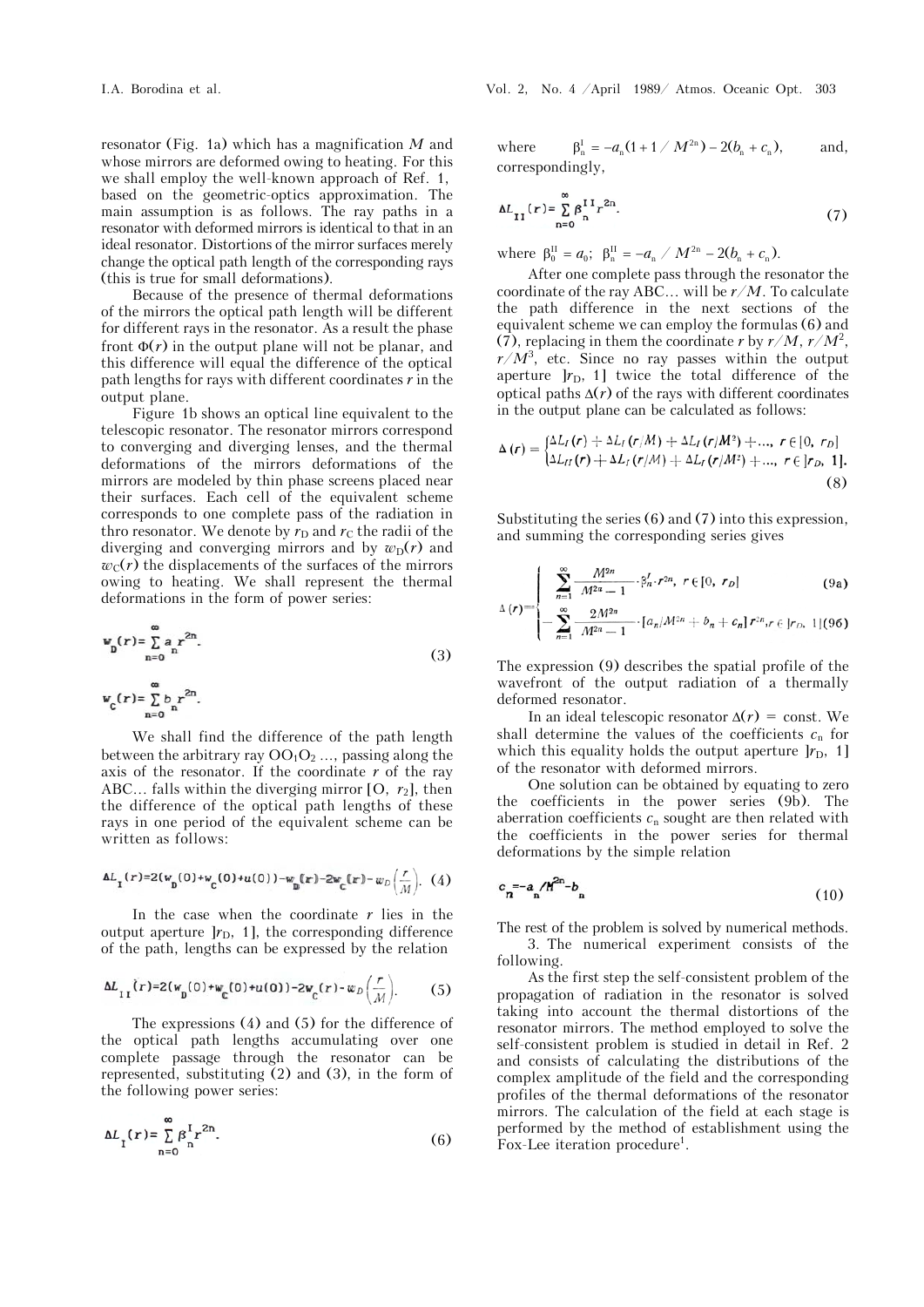The thermal deformations are determined using the semianalytical computational method proposed in Ref. 5. The mirrors are represented in the form of flat circular plates. It is assumed that the temperature of the cylindrical surfaces of the mirrors is maintained constant. The method is based on the combined use of the stationary, uncoupled theory of thermoelasticity of solids and the theory of bending of thin plates. The result of solving the self-consistent problem is the distribution of the stationary field in the resonator with thermal deformations and the profiles of the surfaces of the deformed mirrors.

The second step of the numerical experiment consists of approximation the thermal deformations found  $w_D(r)$  and  $w_C(r)$  by power-law functions. This is done by the method of least squares. We shall assume that the form of the correcting aspherical mirror can differ from the initial spherical form by the presence of two types of aberrations, corresponding to defocusing  $(S_1(r) = \sqrt{3(2r^2 - 1)})$  and spherical aberration  $(S_2(r) = \sqrt{5(6r^4 - 6r^2 + 1)}$ . Then only three terms need be retained in the representations (2) and (3) for the correcting component and the thermal distortions:  $n = 0$ , 1, and 2.

At the third stage the coefficients of the power series (2), guaranteeing that within the output aperture the phase of output radiation remains constant  $(\Delta(r) = \text{const})$ , are determined from the formula (10). The corresponding profile of the correcting mirror is calculated.

The final stage of the numerical experiment consists of solving the self-consistent problem of the propagation of radiation in a resonator whose concave mirror has the form calculated in order to compensate for wavefront distortions introduced by the thermal deformations of the mirrors.

4. The problem of optimizing the divergence of the output radiation was solved for a telescopic resonator with magnification  $M = 2.5$  and equivalent Fresnel number  $N_e = 5.5$ . The radius and thickness of the output mirror  $r_0^D = 1.25$  cm and  $z_0^D = 0.5$  cm. The dimensions of the concave aspherical mirror  $r_0^C = 5$  cm and  $z_0^C = 0.5$  cm. The mirrors were made of copper and had reflection coefficients of 98.5%.

The investigations performed revealed that the use of an aspherical mirror, whose form is calculated using the coefficients in the approximation of the exact distributions  $w_D(r)$  and  $w_c(r)$ , obtained from the solution of the self-consistent problem, in the resonator permits virtually complete elimination of the effect of thermal distortions on the spatial structure of the output radiation.

Figure 2 shows the distribution of the phase of the radiation in the output plane of the resonator. The existence of thermal deformations of the resonator mirrors leads to significant distortions of the wavefront of the output radiation. This is confirmed by numerical analysis curve 2). The phase distribution for a resonator with a correcting mirror

is virtually identical to the corresponding distribution for an undeformed resonator (curve 1).



We shall employ the Strel number St (the ratio of the intensity at the focal point of the lens positioned at the output of the deformed resonator to the corresponding value for the undisturbed resonator) to evaluate the divergence of the output radiation. In our case St equals 0.065 in the case of a resonator with thermal distortions without compensation and 1.02 with compensation.

The shape of the aspherical mirror was determined using the distribution of the thermal deformations of the mirrors determined by solving the self-consistent problem. In practice it is quite difficult to calculate or measure the thermal deformations. In this connection the approach to the calculation of the form of the corrector can be modified somewhat by concentrating on data accessible in practice. We shall study two variants.

In the first case only one distribution of the intensity in the plane in front of the output mirror is employed. Then, taking into account the geometry of the resonator, the intensity distribution in the plane in front of the converging mirror of the resonator is determined and the thermal deformations of the mirrors, which, generally speaking, differ from  $w_D(r)$ and  $w<sub>C</sub>(r)$ , obtained by solving the self-consistent problem, are calculated. All further calculations are performed by the scheme described above. Curve 3 in Fig. 2 characterizes the distribution of the phase corresponding to a resonator the shape of whose aspherical mirror was chosen by the described method. In this case  $St = 0.98$ .

In the second case only the average intensity within the output aperture is calculated. It is assumed that the diverging mirror is illuminated uniformly with this intensity. The corresponding intensity in the plane of the correcting mirror is found, and the